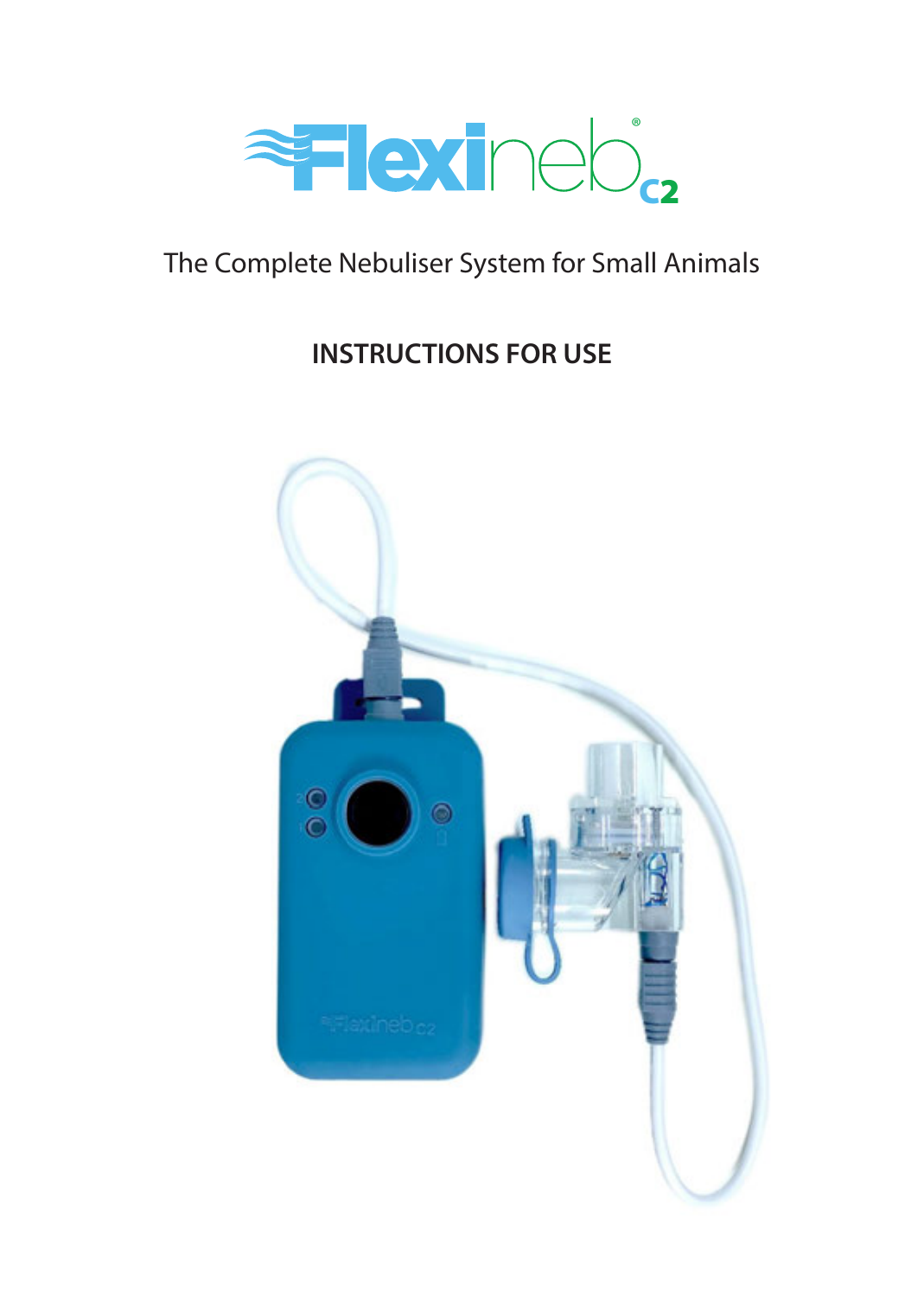# **Intended Use**

For Veterinary Use Only. The **FlexinebC2** Small Animal Nebuliser is intended to aerosolize veterinarian prescribed liquid solutions into a fine mist for inhalation into the airways of small animals. The end user is liable for the safe operation of the **FlexinebC2** as outlined in the Instructions for Use. Medications must be prescribed by a veterinarian and end users must always follow the advice of their veterinarian.

# **Safety Information**

When using the **FlexinebC2** Small Animal Nebuliser for the first time remember it is the first time for your pet too, so caution is advised. Ensure the air vents in the medication cup are never sealed off. Position the **FlexinebC2** close to the nose and mouth ensuring your pet can breathe normally. If your pet resists the device be patient and let them look at it and smell it before attempting to try again. Use the **FlexinebC2** nebuliser in a ventilated area when nebulising drugs. To protect yourself it is advisable to wear a facemask to avoid passive inhalation of medicated aerosols that may escape during use.

### **Instructions for Use**

- 1. Assemble the **FlexinebC2** as shown in Figures 1 or 2 depending on the application
- 2. Place medication or normal saline 0.9% into the cup following the advice of your veterinarian
- 3. Switch on the Controller, select power level one for handheld use and level two for Cage Use. Level two provides more power to help fill a cage or for nebulising high viscosity medications.
- 4. Nebulisation will begin after a few seconds and a fine mist will be visible
- 5. If handheld, hold the nebuliser close to your pets' nostrils so they can inhale the fine aerosol mist
- 6. If attached to a cage, cover the cage openings to prevent aerosol escaping during use
- 7. The Controller detects when the cup has run dry, and the power LED will eventually flash. It will auto turn off after 35 minutes if left on or turn it off manually by pressing the button.
- 8. Clean the device after use, refer to the instructions in the Maintenance and Cleaning section.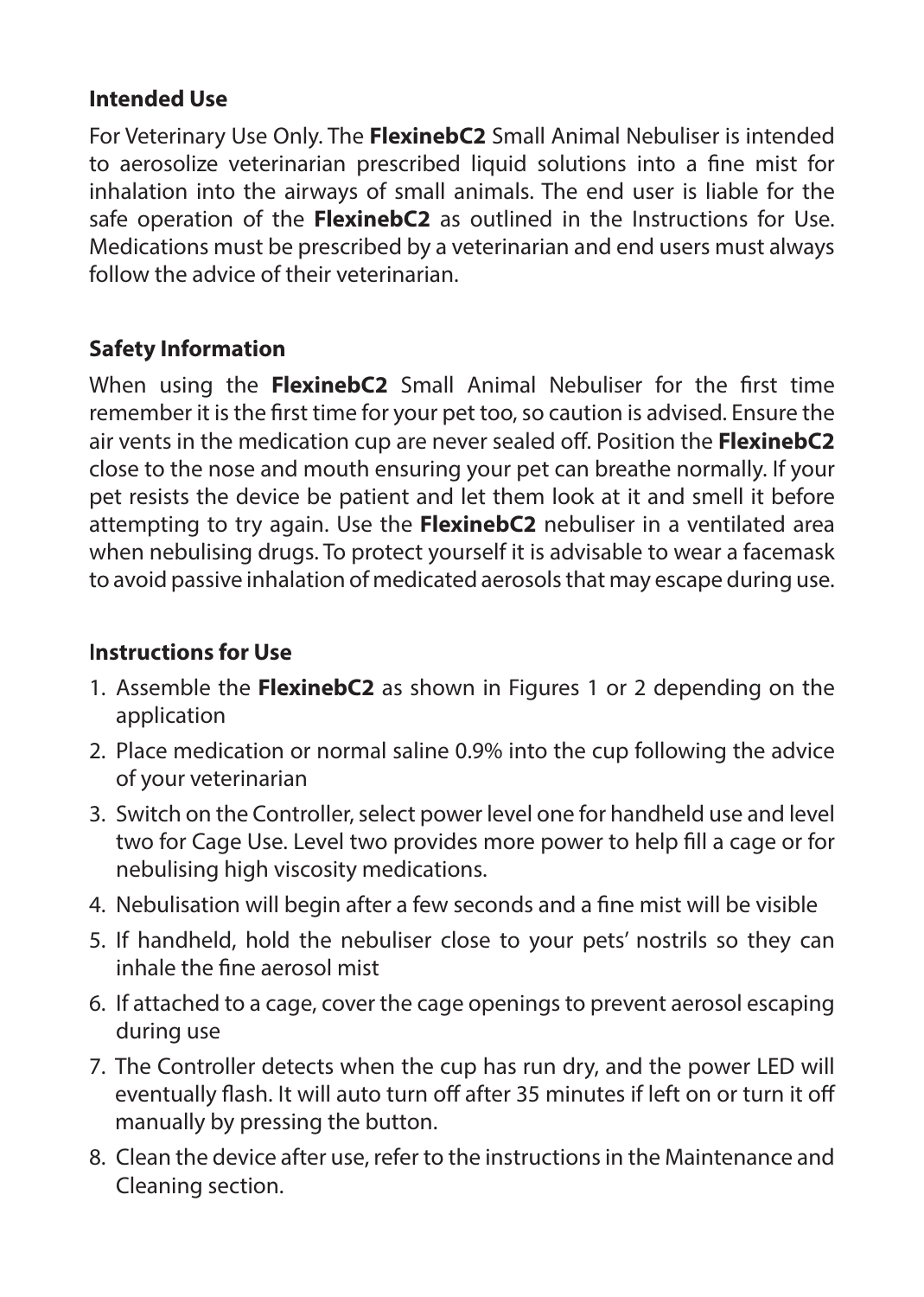

**Figure 1: Handheld Use (mask optional)**



**Figure 2: Clinic Cage or Pet Carrier Attachment Use**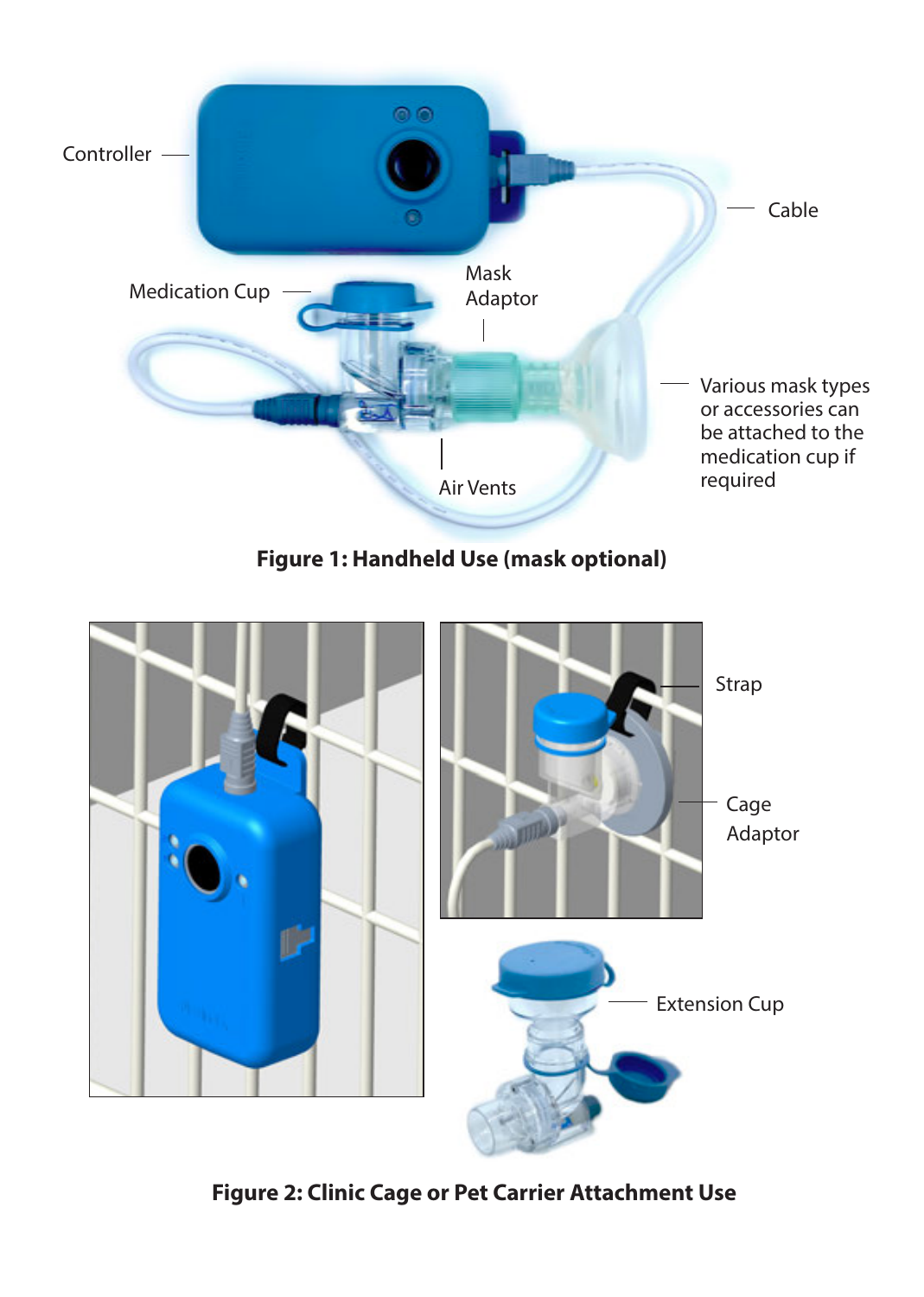# **Technical Information:**

# **Flow Rate:**

Typically ~0.3 ml/min with 0.9% NaCl solution. The flow rate is very dependent on the drug used.

# **Aerosol Droplet Size:**

The **FlexinebC2** produces a high volume of aerosol droplets in the respirable range <5microns.

The aerosol droplet size is dependent on the drug used.

# **Medication Cup Volume**:

The medication cup will hold 10ml of liquid but is expandable to 30ml using a plug-in extension cup accessory. The controller has a 35-minute timer function to accommodate longer treatment times when used with the extension cup and attached to a cage door for example.

# **Battery Power:**

Battery Type: 3.7V Li-polymer rechargeable battery.

Use the Nortev supplied battery only.

Use of another type of battery may present a risk of fire or explosion.

Operating Time: >3 hours from fully charged.

# **Battery Charging:**

Power supply 5Vdc/1A and USB Cable with USB-A to Micro USB-B connection. A fully discharged battery can take up to 2 hours to reach full charge.

# **Environmental Conditions:**

Operating: 5°C to 45°C and up to 95% RH Storage and Transportation: -20°C to +45°C and 15% to 95% RH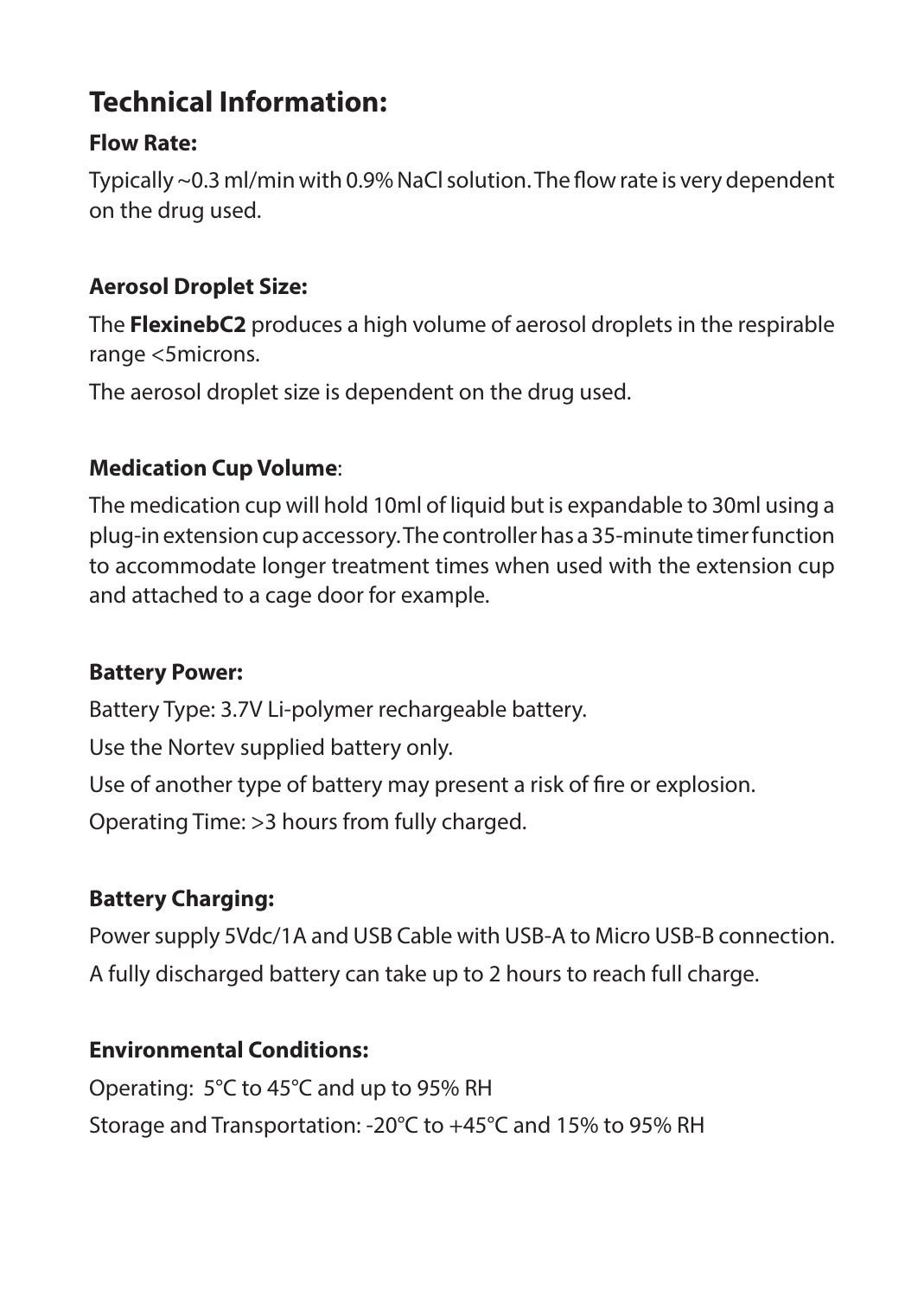# **Controller Functions:**

#### **Operation LEDs 1 & 2:**

Select power level 1 for handheld use or low viscosity solutions. Select power level 2 for cage use or high viscosity solutions.

To change between power levels, press the ON button again when the LED is flashing at start-up. Once the Power Level LED stops flashing the power level is set and nebulisation will begin soon after.

#### **Slow Blinking Green:**

Indicates that the medication cup has run dry and power to the cup has been cut off.

### **Flashing Green then Constant Red & Powers**

**Off:** Indicates an open circuit somewhere or an internal error. Check all connections.



### **Battery Status LED:**

**Blinking Green:**  Charger plugged in and charging **Solid Green: fully** charged **Amber or Red:**  during operation means the battery needs re-charging**.**

**Micro-USB Input Socket:**  Plug in here to charge the battery or to update the software if updates are released.

### **Figure 3: C2 Controller**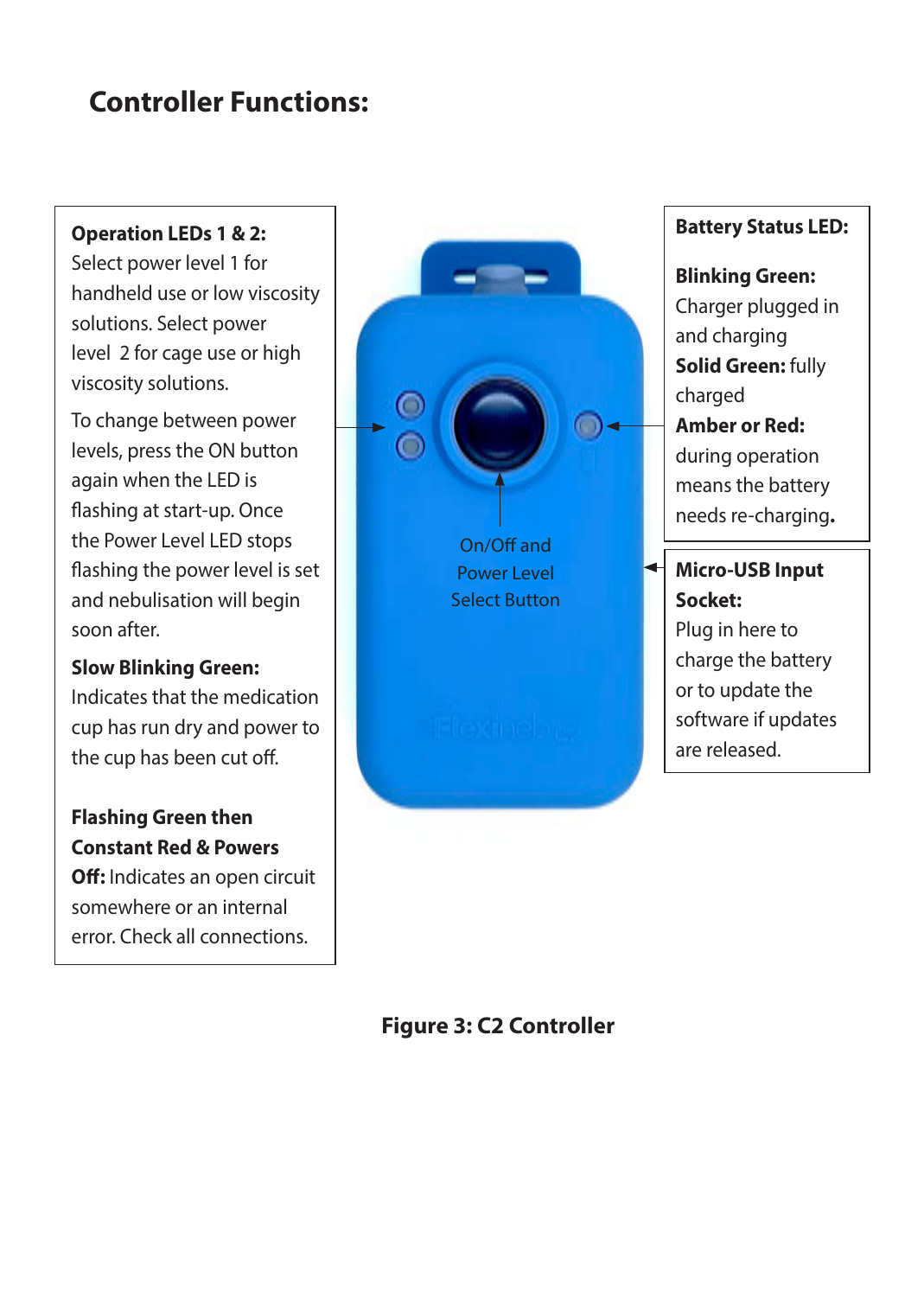# **Maintenance and Cleaning**

# **Medication Cup – CAUTION:**

To avoid damaging your medication cup please note the following cautions before cleaning;

- Do not immerse the Medication Cup in water, cleaning, or disinfectant solutions.
- Do not steam autoclave or boil the Medication Cup.
- Do not nebulise or put chemical cleaning solutions inside the Medication Cup.
- Do not touch or press on the metallic mesh in the Medication Cup.

The Medication Cup is a replaceable part therefore for continuity of treatment, it is highly recommended to carry spare Medication Cups.

### **Cleaning:**

It is very important to wash out any drug residues after each use to prevent cross contamination and prolong the life of the vibrating mesh in the Medication Cup. Protect the electrical connector from getting wet when cleaning by using the protective cap provided. Open the Blue Cap and place 1-2 drops of mild hand dishwashing liquid (do not use dishwasher detergent) into the Medication Cup and fill with clean warm tap water. Close the Blue Cap and shake the Cup vigorously for about 15 seconds and squeeze the Blue Cap to push water through the mesh whilst shaking. Open the Blue Cap and rinse out from both sides with clean water. Shake off excess water and dry off before re-use.

### **Disinfection:**

Use a disinfectant spray or disinfectant wipes according to the manufacturer's instructions. Shake off and allow dry on a clean surface before re-use.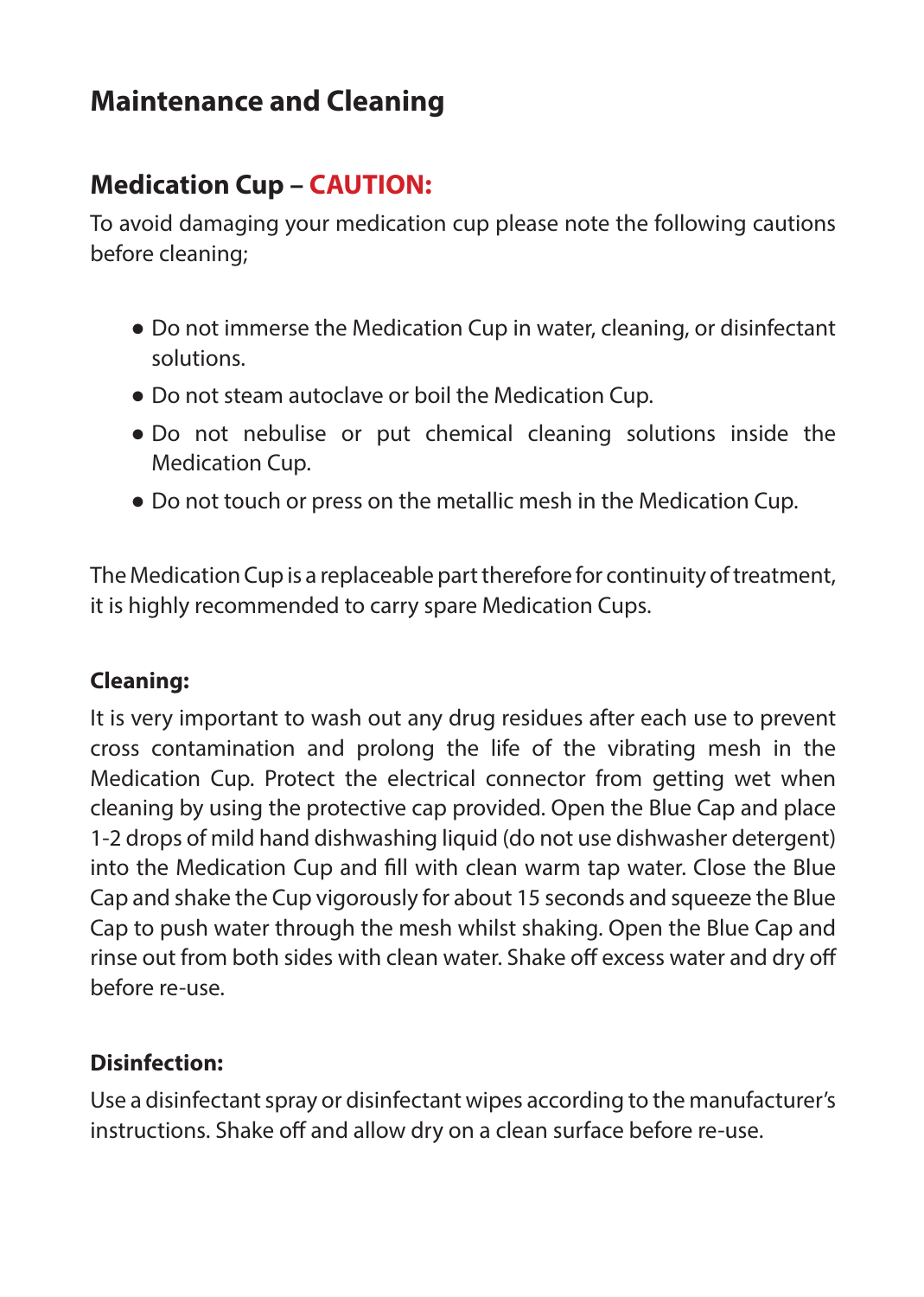# **Masks and Adaptors Cleaning:**

Accessories such as Masks and Adaptors can be washed using clean warm tap water with some dish washing up liquid. Rinse off with warm clean tap water and dry off before re-use.

# **Disinfection:**

To disinfect use a disinfectant spray or disinfectant wipes according to the manufacturer's instructions. Shake off and allow dry on a clean surface before re-use.

# **Controller Cleaning:**

To maintain the function of the controller it must be used and stored in dry conditions. To maintain the battery function, it must be charged when the battery charge runs low. Clean the controller surfaces using a clean damp cloth, disinfect by wiping down with anti-bacterial wipes.

# **Warranty**

Controller (excluding battery), Cables, Charger: 24 months. Battery: 6 months. The Medication Cup is a wearing part, and its' life is dependent on drugs nebulised and how well it is maintained therefore it is not covered by warranty. Damage caused by improper handling or misuse is not covered by warranty.

# **Compliance**

**FlexinebC2** Small Animal Nebuliser complies with the essential requirements of all relevant European Directives and Harmonised Standards.